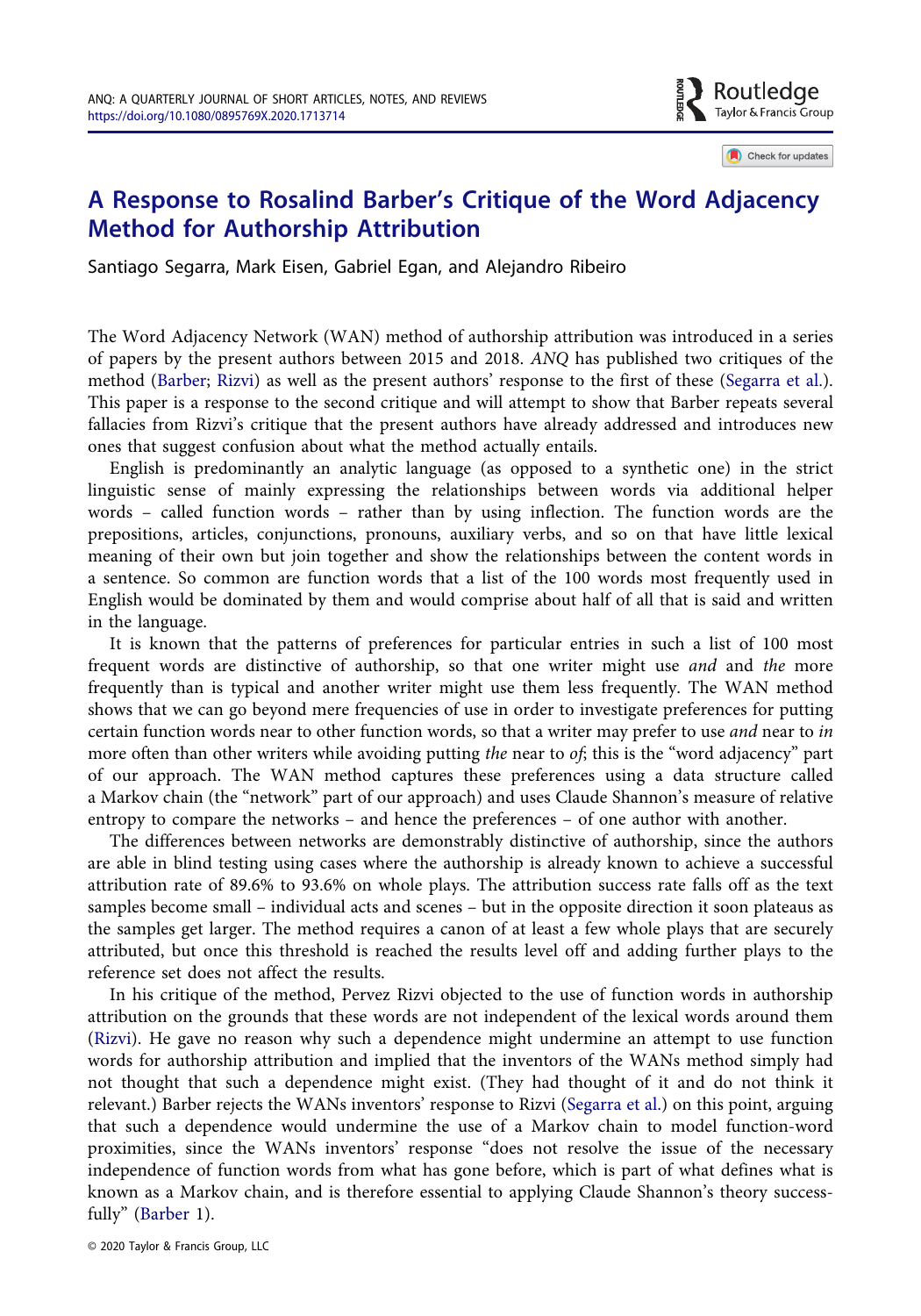## 2  $\left(\frac{1}{2}\right)$  S. SEGARRA ET AL.

This assertion indicates a fundamental misunderstanding of what a Markov chain is, since this way of modeling transitions of a system from one state to another does not require independence of the nodes (representing the states that are transitioned between) from anything outside of the nodes ("what has gone before"), and it is unclear what such an independence might even consist of. A classic teaching case for this topic is the transition of weather between sunny, rainy, and snowy days. A Markov chain model of these weather transitions does not assume or require that they are "independent" of outside influences such as precipitation, atmospheric pressure, or humidity levels. The purpose of a Markov chain is to characterize the cumulative effect of such influences as transitions from one outcome or state (a sunny day or a rainy) to another.

<span id="page-1-0"></span>Barber rejects some of the 100 or so words used in the WANs method as not function words, in particular, "words like bar, dare, given, enough or might" [\(Barber](#page-5-0) 1). As the WANs inventors have explained ([Segarra et al.](#page-5-3) 241n11), linguists do not agree on just which are the function words and they experimented with alternative lists and found that these make no significant difference to their results. Barber gives no reason for suspecting that the words she objects to somehow bias the test in favor of any particular candidate for authorship of disputed works. Indeed, on reflection, it probably does not even matter that the method is dealing with function words as linguists define them: their essential characteristic is more likely to be the extraordinarily high frequency of the 100 most-used words, since this confers relative invisibility in formal as well as informal English.

Barber believes she has found an arithmetical mistake in the WANs work. The problem is that the investigators at one point claim to be looking for the author for whom the relative entropy between their canon and the play in question is negative but "In practice," writes [Barber](#page-5-0) (1), we attribute the play to the author whose canon has the lowest relative entropy to that play. There is no error here. The truth is that the inventors never utilize the sign of the normalized entropy to make an attribution. In fact, the identification of a 0 value was a choice the inventors made to simplify interpretations. This was, in retrospect, unfortunate since it seems to have caused a great deal of confusion. However, all of the attribution results in the paper are made from pairwise comparisons of a text to a profile and this is independent of what interpretation we may give to a positive or negative number.

To see why Barber's point about negative numbers is irrelevant, let us return to the example from the weather. Suppose that we want to identify any given day in New York for which we know the weather as one that belongs to either the summer or winter season. We could define a profile for a typical summer day as one with daytime temperatures above 20 degree Celsius and a profile for a typical winter day as one with daytime temperatures below 0 degree Celsius. We could then attribute a given day to one of these seasons by comparing its daytime temperature with each of the two profiles and assign it to the one from which it shows the smallest difference.

The location of the 0 point on this scale is irrelevant in this comparison. We could shift our measurements from the Celsius scale to the Kelvin scale in which a single degree difference has the same value but which starts at what is known as absolute zero (−273.15° Celsius). Using the Kelvin scale, our winter profile has daytime temperatures below 273.15 K (=  $0^{\circ}$  Celsius) and our summer profile has daytime temperatures above 293.15 K (=  $20^{\circ}$  Celsius). Or else we might record the temperatures in relation to the average annual temperature of 12° Celsius so that the winter threshold is defined as −12° and the summer threshold as +8°. None of these shifts of scale would have any effect on an attribution method that measured the difference between the temperature on a given day and the threshold for each of the two profiles, selecting the profile with the smallest difference. What Barber thinks is our arithmetical error in treating positive values for relative entropy as just as evidentiary as negative ones is in fact intentional because all that matters are the differences.

When analyzing whole plays in relation to authorial profiles, the WANs method as we have applied it selects the profile that has the least difference from the play being tested. This tells us which of those authorial profiles the play most closely resembles. Naturally, this method will not identify an author such as Thomas Nashe or Thomas Kyd for which we do not have a profile because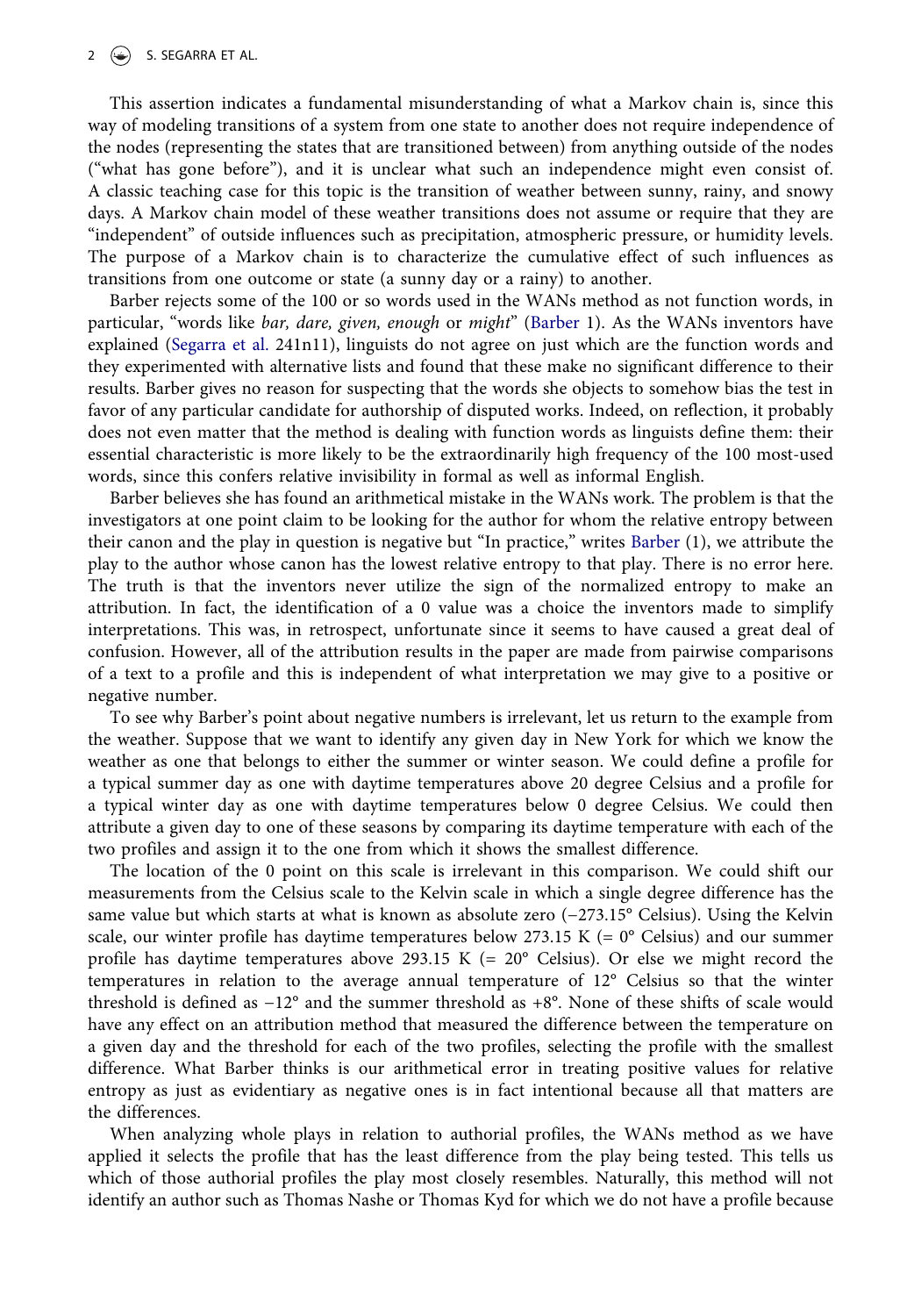their securely attributed canon is too small, nor one of the many authors whose works are classified together as simply Anonymous. The WAN method enables us to select between authors of known habits, answering not the question "who wrote this play?" but the question "which of these authors is most likely to have written the play?"

Where there are preexisting reasons to favor two candidates in particular, we can use the WAN method to select between only those two. This is useful in cases where external evidence already points to a pair of collaborating coauthors – as with The Two Noble Kinsmen by William Shakespeare and John Fletcher – and we can turn to individual acts and scenes, asking which of the two writers' profiles each of these sub-units most closely resembles. Such a narrowed field of candidates helps mitigate the problem that the method becomes less accurate as the textual samples get smaller. In all such applications, it must be remembered that we are asking "if the author is one of these writers, which is it more likely to be?"

We stress this point about finding the smallest differences in values because Barber's critique is fixated on a false contrast between negative and positive differences in entropy, asserting that only the negative ones are indicative of shared authorship. In our work, no attribution decisions or validation accuracies are based upon the "distance from 0" results, as Barber seems to think. This fundamental misunderstanding takes Barber on a long series of objections to problems that are actually not present in the research that she is discussing. She also fails to notice that procedures described in the validation stage of the method are not the same as – need not be the same as – the procedures used in the application, so that one part of the process may produce differences that span the number zero (some negative, some positive) and others may produce differences that are all positive; in both cases the WANs inventors looked for the smallest ("lowest") differences.

Barber explicitly repeats Rizvi's already refuted [\(Segarra et al.](#page-5-2)) claim that subtracting a constant from each result of the experiments exaggerates the outcome. Barber's objection makes no more sense than Rizvi's because she clings to the idea that all the results are relative to zero in the sense that positive numbers show no clear attribution and only negative ones tell us anything. In effect, Barber repeats Rizvi's mistaken objection ([Rizvi](#page-5-1)) to the practice of moving all the data points of a result up or down by the same amount to facilitate easier comprehension of the differences between plays; such a translation up or down the scale does nothing to affect the differences between the scores, which is what is at stake here. We hope that the above analogy with temperature recordings sufficiently illustrates why this is fallacious.

Barber presents a table (her Table 1) comparing the results of the WANs method regarding the play 1 Henry VI to Hugh Craig's independently derived results for that play. Both investigations concluded that Christopher Marlowe's writing is present in the play, but Barber misrepresents this by tabulating only the scene-based conclusions from Craig and comparing them with the WANs results. The WANs inventors gave a detailed account of where their method agrees and disagrees with Craig's results [\(Segarra et al.](#page-5-3) 246–49), and by looking only at "selected scenes" (as her table's caption puts it) Barber gives the false impression that the two studies disagree.

Barber repeats Rizvi's already refuted claim that the validation method used by the WANs team was faulty, asserting that the 94 plays used to find the best words for discriminating between authors should not have also been the 94 plays used to validate the method. According to Barber, the WANs investigators should have set aside fully half the set of 94 plays, using the first 47 plays for finding which function words are most discriminating and the second 47 plays for validating the method [\(Barber](#page-5-0) 3). This is a false objection because as the WANs inventors already pointed out [\(Segarra](#page-5-2) [et al.\)](#page-5-2) it makes no significant difference which function words are used: we could just pick the top 100 most-used words in English and the results would be about the same.

To be more precise, the greedy method used to select the function words reduces the corresponding hyperparameter to a single number as opposed to selecting among all possible subsets of function words. This has the effect of regularizing the method and, thus, avoiding overfitting. In this context, the leave-one-out cross-validation method used by the WANs inventors is perfectly acceptable for assessing the accuracy of the method, since the constitution of the function-word list does not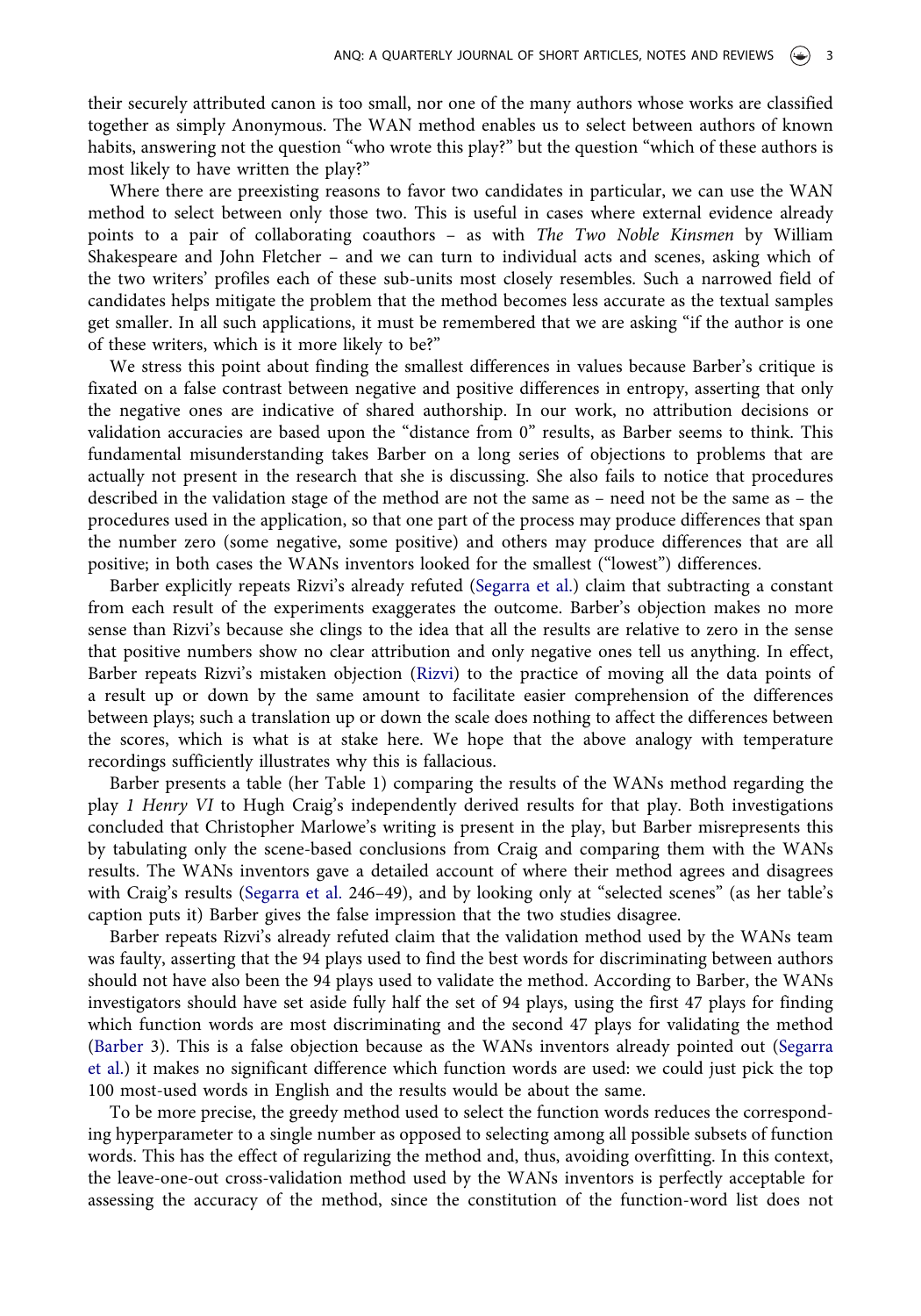substantively affect the results and at no point is the play being attributed used in the constitution of the corresponding profile WAN of its true author.

Barber repeats Rizvi's objection that the WANs method does not count those transitions (from one function word to another within five words of it) that are entirely absent in the plays under consideration [\(Barber](#page-5-0) 5–6). This objection has already been answered ([Segarra et al.](#page-5-2)) with two rebuttals. The first is that there are many features of language that the WANs method does not count and that itself is not a valid critique since every method counts only some of the many things we might count. The second is that counting absent transitions merely privileges the threshold of zero occurrences, making a purely binary determination (zero or non-zero?) whereas the WANs methods instead use the richer data arising when we count whether things happen once, twice, thrice, and so on.

Someone could build a classifier based on the absence of function-word proximities, as Rizvi and Barber prefer, and we could then compare this classifier's power with that of the WANs method to see which is best. But simply pointing out that such another classifier might be built, as Barber does at length, is not of itself a critique of the WANs classifier. Sketching what such a classifier might attend to, Barber lists the function-word proximities for though to nothing that occur 13 times in Shakespeare's plays and not at all in Marlowe's, and it is clear that her criteria are different from those of the WANs method: she admits proximities much greater than the five-word window of the WANs method, and she admits proximities that span a change of speaker, as the WANs method does not ([Barber](#page-5-0) 5–6).

Using the function-word transitions that occur in Shakespeare but do not occur in Marlowe, Barber finds that canon size matters in the sense that the smaller Marlowe canon has less opportunity, as it were, to use many of the transitions found in the much larger Shakespeare canon. Indeed, this dependence on canon size is a good reason not to set the threshold for counting at zero but instead to look at those transitions that Shakespeare and Marlowe both use but to differing degrees, as the WANs method does. Barber then attributes to the WANs method the fault that applies only to her own method, insisting that the problem of canon size "illustrates starkly why disparities in dataset size and period need to be taken into consideration in any stylometric test" [\(Barber](#page-5-0) 6).

Barber objects to the WANs inventors' claim that transitions that are so rare that they occur not at all in some writers' canons are in fact very rare in all writing, offering as counter-evidence the many transitions she found in Shakespeare's canon but not Marlowe's. But Barber's counterevidence transitions are numerous because of her broader filter that admits words further apart (even spanning two speeches) than the filter of the WANs method, as well as the relatively large size of Shakespeare's canon. Moreover, as already mentioned, the fact that there might be some stylistic markers overlooked by the WANs method does not constitute a valid argument against the method, since this argument can be made against any authorship attribution procedure.

Barber thinks that canon size affects the WANs method even though this method counts only transitions that occur in the play being tested and the canon in question, and this is true but only up to a point. As the WANs inventors explained, and indeed repeatedly quantified, the accuracy of the method falls off as the texts being examined become small; hence, the reliability of the method is poorer for individual scenes from a play than for whole acts or whole plays. But once a certain minimal canon size is met it is not at all true, as Barber claims it is, that authors with large canons are treated differently from authors with small canons. Above a certain threshold the size of the texts makes no difference because the method measures not the frequencies of occurrences of the function words but their relative proximities one to another and these stop changing significantly once the texts are above a certain size.

<span id="page-3-0"></span>Barber thinks that a table published by the WANs inventors [\(Eisen et al.](#page-5-4) Table 3) actually shows the effect she claims, but she is misreading the table. It does not show "Marlowe being furthest from Shakespeare stylistically, compared with all the other authors" [\(Barber](#page-5-0) 7) since their relative entropies are 8.9 and 10.1 – there are two numbers since it matters which author we put first and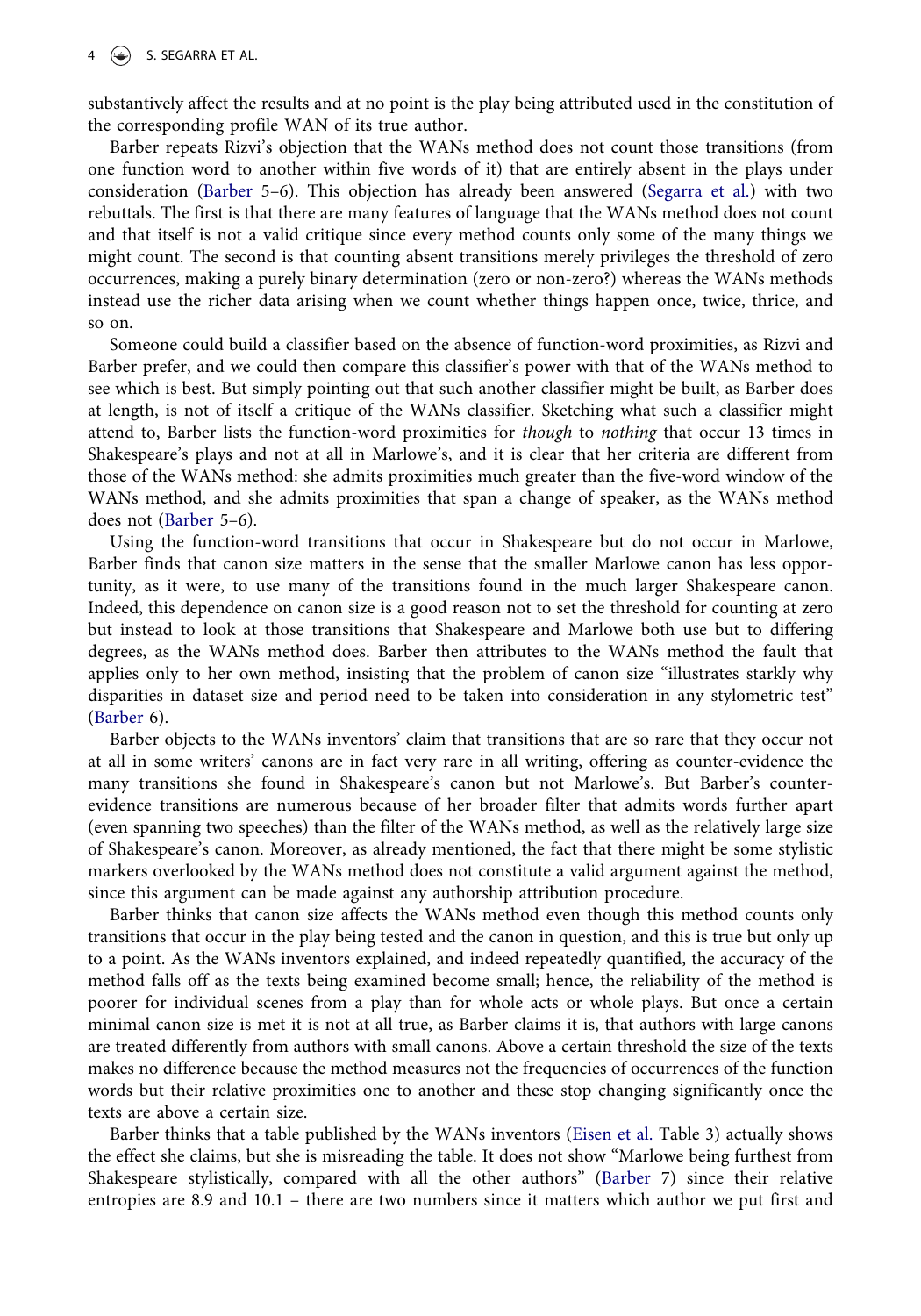which second in this non-commutative calculation – and other distances in the table are greater. Looking along the table's Shakespeare row (that is, showing "from Shakespeare stylistically") the Fletcher distance is 8.9, same as Marlowe's, and looking along the Marlowe row the Fletcher distance is 17.4, which is greater than the Marlowe-Shakespeare distance of 10.1.

Whichever way we parse Barber's claim, the table simply does not support it. According to Barber, "what is really being measured here is the greatest disparity in canon size" ([Barber](#page-5-0) 7) but the table does not bear this out either, since the Chapman and Fletcher canons used are about the same size (13 and 15 plays, respectively) and yield distances of 9.6 and 8.4, while the roughly equally sized canons of Chapman and Jonson (13 and 16 plays) yield distances of 5.8 and 5.4. Put another way, Chapman's canon of 13 plays being less than half the size of Shakespeare's at 28 plays (referring as ever to the plays tested) does not have the effect that Barber claims follows from a "disparity in canon size," since their distances are 4.7 and 4.8, the lowest numbers in the table. The WAN method is measuring real stylistic differences, not canon sizes, as indeed is already clear from the multiple validation runs that show the method having better success in blind attributions (that is, when making attributions for plays for which we already know the answer) than other methods in use.

Barber quotes from the WANs inventors an explanation of one of their equations: they "assume that the combined length of the texts written by author [a] is long enough to guarantee a non-zero denominator for a given number of function words." Barber does not appear to understand the process of normalization that this equation performs and she quotes Rizvi's mistaken belief, offered in an unpublished paper, that the WANs inventors fudge their data by assuming that a function word is "followed by every other function word in equal proportion." Rather, because the WANs method is concerned with the differences between the frequencies of transitions, the normalization step perfectly reasonably records that there is no measurable difference when there is no transition to record. This is a commonly used strategy to avoid absorbing states in classification or ranking methods based on Markov chains, such as the celebrated PageRank algorithm to sort webpages. In any case, as also explained by the authors, the appearance of function words with a "zero denominator" is rare for the set of words chosen and, hence, the strategy chosen for the normalization of this rare occurrence ends up having a negligible effect on the ultimate classification.

Toward the ends of Barber's critique is becomes apparent that she does not understand the mathematical system, the Markov chain, whose application she is objecting to. Rather than accepting that Markov chains are a way of looking at certain phenomena, Barber believes that some phenomena actually are Markov chains and others are not: "… just because the data 'can be interpreted' as a Markov chain, it does not mean it is a Markov chain" ([Barber](#page-5-0) 8, emphasis in original). This is akin to claiming that just because the sum of the squared differences from their mean that is shown by a series of numbers can be understood as their variance this does not mean that this sum is their variance. That is, Barber is taking a mathematical method for making sense of the world and mistreating it as an assertion about the nature of reality.

Instead of using a reliable introduction to the topic of Markov chains, Barber turns to the definition in the Oxford English Dictionary and finds that it relies on the notion of a "stochastic" process, which in turn she looks up and finds that it concerns random probability distributions. For Barber, this reveals the weakness of the whole approach since "It's a considerable stretch to see the language of a play, even its function words, as 'randomly determined' …" ([Barber](#page-5-0) 8). In Information Theory, it is widely accepted that language generation can be studied as a stochastic process that may be modeled by probability distributions, and indeed the practical successes of such services as Google's Translate tool and the impressive language-generation system GPT2 prove that this modeling works. Put another way, the Markov chain is a model to study function-word occurrence in Early Modern English writing; it is not a generative process. The legitimacy of this model is established through the validation process which demonstrates that it can differentiate writing styles in known cases. But it takes more than the Oxford English Dictionary entries for "Markov process" and "stochastic" – Barber's only stated sources – to make sense of work in this field.